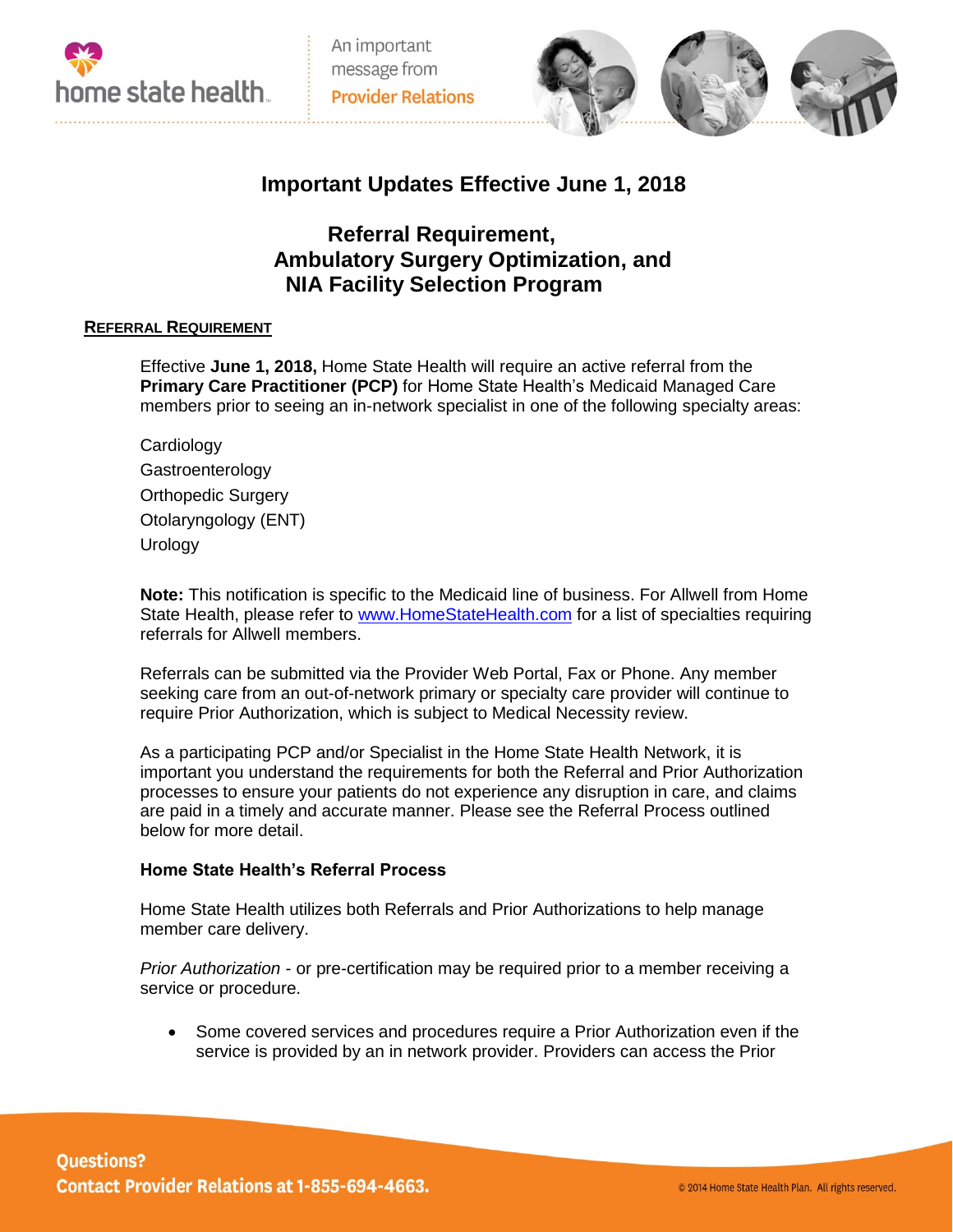



Authorization Tool at www.HomeStateHealth.com to check which services require a Prior Authorization.

 All services and procedures provided by an out-of-network provider require Prior Authorization

*Referral –*approval required prior to a member seeing a specific in-network specialty provider for an office visit.

 Effective June 1, 2018, referrals will be required for any in-network specialist associated with Cardiology, Gastroenterology, Orthopedic Surgery, Otolaryngology (ENT), and Urology.

# **Referral Submission:**

- Referrals can be submitted by PCPs via phone, fax or provider web portal.
- Referrals will cover the member's office visits to the specialist indicated on the referral for a span of six months from the date of submission.
- If additional services or procedures are required following the specialist office visit, providers should utilize the Prior Authorization Tool located on Home State Health's Provider website to determine whether the needed procedure is covered or requires Prior Authorization before proceeding.
- Payment will be denied for any claims submitted by one of the above-listed specialty types if there is not an active referral in place on the date of service.
- A referral cannot be submitted for an out-of-network specialist.

# **If you are a Participating Specialist**

- You can check the status of a patient's referral by logging onto the Provider Web Portal before you provide a service to a member.
- You can locate this policy (**MO.UM.54)** in the Home State Health Payment Policy Manual located at [www.HomeStateHealth.com.](http://www.homestatehealth.com/)
- Claims from any of the above listed specialty types will be denied without an active referral in place.
- If a member does not have a referral in place, you must contact the member's PCP to submit a request for the referral.

Secure Portal Registration: If you haven't already do so, please go to www.HomeStateHealth.com to register for our Secure Portal. Functions on the portal include: Verification of eligibility, submission of claims, entering authorizations, viewing patient care gaps, etc. Use of the portal is FREE for all services!

# Electronic Funds Transfer / Electronic Remittance Advice

· Home State Health Plan partners with PaySpan Health for EFT/ERA services.

· Please register with PaySpan Health at www.payspanhealth.com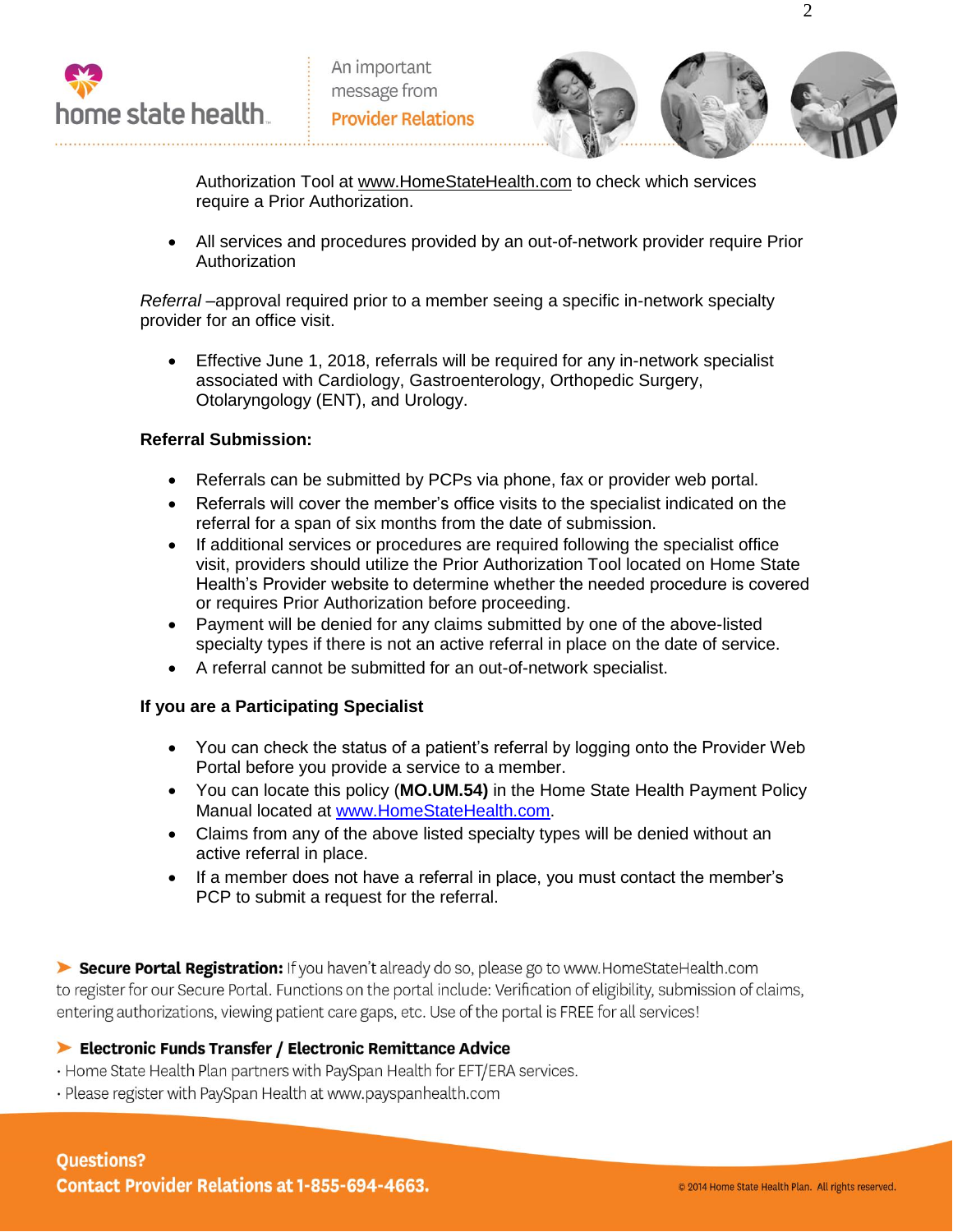



3

 You cannot make or submit a referral to another specialist regardless of specialty type except in approved circumstances (please refer to MO.UM.54 Referrals for In-Network Specialty Services Policy)

# **If you are a Participating PCP**

- You are responsible for managing the care for your patients, including the care provided by other clinicians.
- The referral process helps to facilitate adequate contact between you and the specialist to whom you are referring a member. It will help provide you with opportunities to complete health screenings, manage ongoing conditions, and understand how members are navigating available healthcare resources.
- The referral process outlined herein is aligned with current goals in healthcare around the "Triple Aim"- the right care, at the right time, in the right place.

## **AMBULATORY SURGERY OPTIMIZATION**

To assist in ensuring that procedural care is being delivered at the most appropriate level of care and value, **effective June 1, 2018**, Home State Health will work with providers to determine optimal care locations where our members may receive procedures while taking into consideration provider privileges, facility quality, member availability and facility availability.

To view Home State Health's full ASC policy (**MO.UM.56)** go to [www.HomeStateHealth.com.](http://www.homestatehealth.com/)

## **NATIONAL IMAGING ASSOCIATES (NIA) CHANGE IN PROCEDURE**

NIA manages the provider network and the prior authorization process for nonemergency, advanced imaging services rendered to Home State Health Medicaid members.

**Effective June 1, 2018**, and for all dates of service thereafter, if you do not select a convenient, cost-effective, in-network imaging facility at intake for MR and CTs, NIA will assign one that is closest to the member's zip code. The finalized authorization will reflect the imaging facility selected. In addition, the imaging provider selected or assigned pursuant to this process will become the **provider of record for claims** 

Secure Portal Registration: If you haven't already do so, please go to www.HomeStateHealth.com to register for our Secure Portal. Functions on the portal include: Verification of eligibility, submission of claims, entering authorizations, viewing patient care gaps, etc. Use of the portal is FREE for all services!

## Electronic Funds Transfer / Electronic Remittance Advice

- · Home State Health Plan partners with PaySpan Health for EFT/ERA services.
- · Please register with PaySpan Health at www.payspanhealth.com